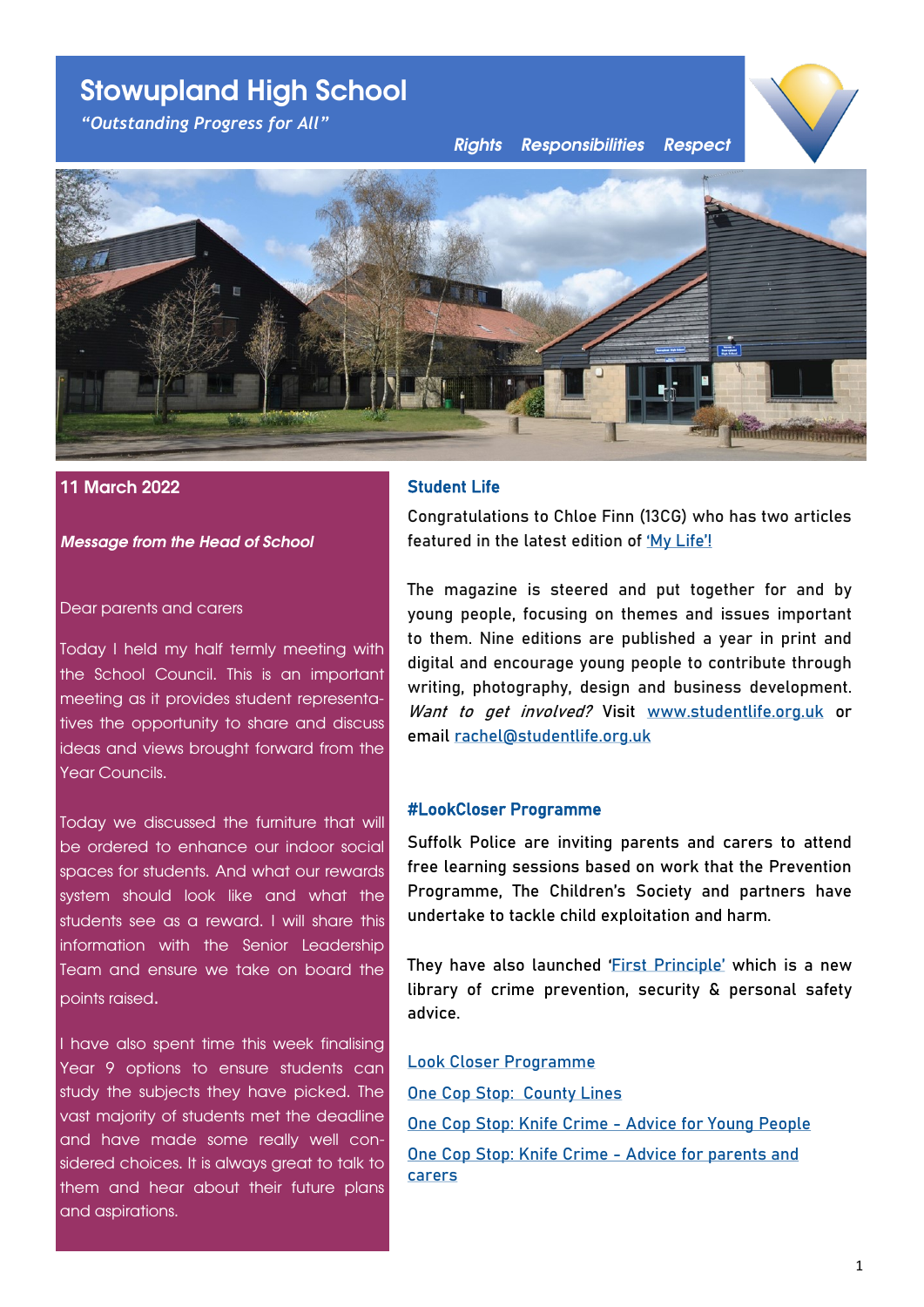Year 9 parents and carers will be sent a separate communication confirming students' selected subjects. It is highly likely they will be studying their top 4 choices.

Rehearsals for our school production continue and tickets are now on sale via Parentmail. Evening performances will take place on Wednesday 6 – Friday 8 April, 7.00pm, with doors opening at 6.45pm. Please make sure you get your tickets early to avoid disappointment!

Wishing you all a sunny weekend

David Brewster Head of School

#### Over Power Suffolk

Over Power Suffolk specialise in women's fitness and now hold women's only training sessions at The John Milton Sports Centre.

There are 12 sessions to choose from, suitable for all levels of fitness and ages. A free one week trial can be booked via email: [overpowerneedhammarket@outlook.com](mailto:overpowerneedhammarket@outlook.com) or via the FB page @ Over Power Suffolk.

#### Matilda

Tickets are now available to purchase via Parentmail until Sunday 3 April.

Tickets cost £7 (Adult) and £5 (Concession) and will be handed to students during tutor time in due course. Please note that seats will be allocated.

#### Human Papillomavirus (HPV) immunisation

The School Age Immunisation Team will be in school on Wednesday 30 March to offer the HPV vaccination to all eligible boys and girls in Year 8. And in addition, students in Years 9 and 10 who have missed their vaccination due to the COVID pandemic.

A separate communication was sent out earlier this week. The electronic consent [link](https://forms.hct.nhs.uk/HPVConsent/eForm/#!/Page1) will close at 12 noon on Tuesday 29 March. Please note that the school does not receive confirmation of any information submitted and is only provided with the consent list after the link has closed.

#### Suffolk Libraries Day

Suffolk Libraries, the charity that runs all libraries across Suffolk, has a range of events and activities taking place for their annual Suffolk Libraries Day fundraiser on Saturday 12 March.

This is a wonderful opportunity for families to discover and support their local library. For full details please visit the [Suffolk Libraries](https://www.suffolklibraries.co.uk/whats-on/annual-events/suffolk-libraries-day) website.